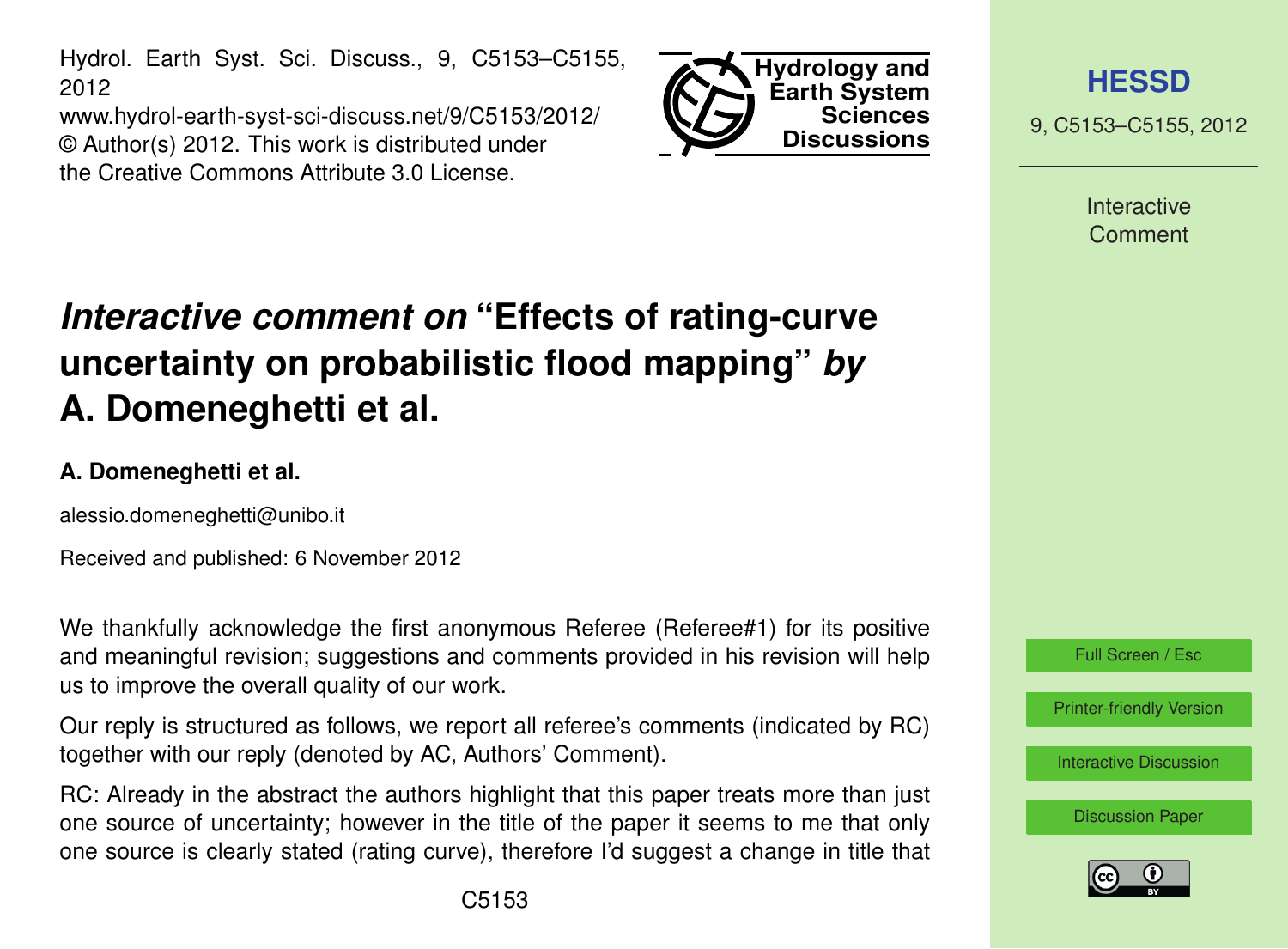reflects the fact that the paper deals with several sources of uncertainties.

AR: The Referee#1 is right, the actual title of the manuscript does not completely reflect the evaluated sources of uncertainty. We will revise the title of the manuscript according to this comment.

RC: P9812, L6: I don't necessarily agree with the space stationarity here, especially as the authors highlight roughness. In most models (especially 2D models), roughness can be fully distributed spatially as shown by many studies. As shown by some studies, values for these distributions can even be obtained from the field or other means. I'd say the main reason why people choose a uniform value is not because the model assumes stationarity but rather because models are often insensitive to spatial distributions, mainly because of their underlying simplifications in physics.

AR: We completely agree with the comment of the Referee. The sentence was badly structured and the meaning does not reflect our intention, which was to underline how typical approaches are based on the application of calibrated models that, calibrated over a specific event, are then considered suitable for a range of flood events which could be very different compare to the one used for calibration using the same parameters set. In the revised version we will clarify this point.

RC: P9814, L19: I feel some more information on this IHAM modeling framework is needed here.

AR: We will extend the IHAM description in the revised version.

RC: In my opinion, the results section is relatively short compared to the discussion section, please consider moving some of the text in the discussion section to the result section. - P.9824, last paragraph: some of these results are to be expected (e.g. utilization of a rating-curve constructed using a traditional approach results in a significant underestimation of flooding probability). Some of this text could be moved to the result section and I think the discussion section should have a part that highlight why 9, C5153–C5155, 2012

Interactive **Comment** 



[Printer-friendly Version](http://www.hydrol-earth-syst-sci-discuss.net/9/C5153/2012/hessd-9-C5153-2012-print.pdf)

[Interactive Discussion](http://www.hydrol-earth-syst-sci-discuss.net/9/9809/2012/hessd-9-9809-2012-discussion.html)

[Discussion Paper](http://www.hydrol-earth-syst-sci-discuss.net/9/9809/2012/hessd-9-9809-2012.pdf)